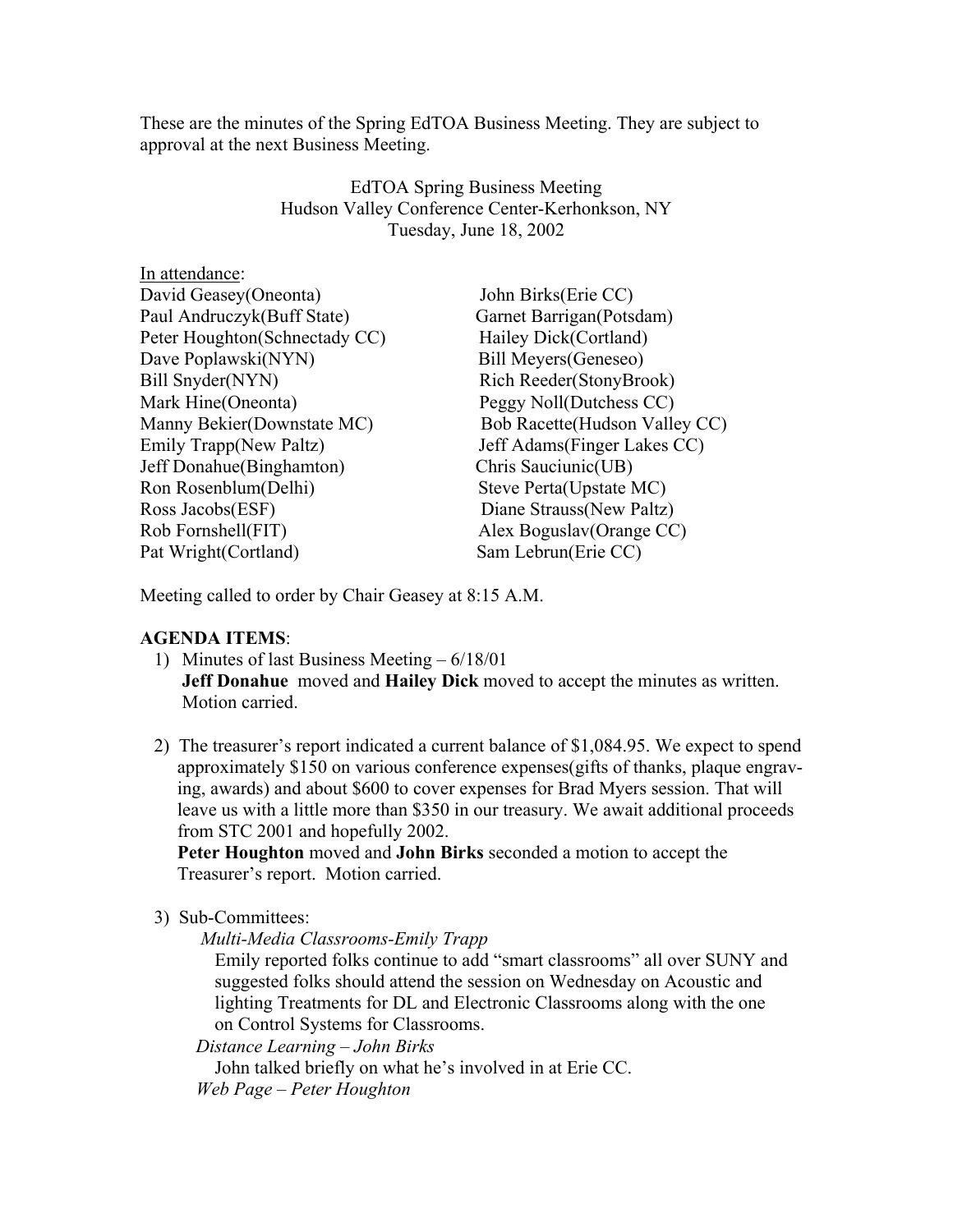Peter reported on the updates he has made to the membership directory as well as the jobs page. He asks that as either membership changes are needed or job openings occur to forward that info to him and he will make the corrections/ additions.

4) Regional Reports:

**Northeast** – no report

**Central** – no report

- **Southeast** Emily reported on STC 2001 attendees who visited New Paltz via the tour. New Paltz is also into a Teaching-Learning Center, a Language Lab and more "smart" classrooms.
- **Western** a group of Western Region folks(17 in all) visited the campus of Genesee Community College to share common concerns and ideas about on-going projects on their campuses. We also got the "cook's tour" of the new Technology Building with it's "smart" classrooms and host Bob Knipe's staff shared the process of it's design and eventual creation.

## 5) NYN – SUNYSAT:

 Bill Snyder reported that it looks like the NYN will be getting into their new place starting mid July and hope to have the move completed by the end of August. SONY equipment totaling about \$10.5 million.

New hire at NYN-Georgia Tucker..Director of Educational Services

 The 24x7 SUNY Channel is looking for programming….campuses are invited to submit same for evaluation.

NYN did a session yesterday( $6/17$ ) on their development of a delivery mechanism that will provide SUNY faculty and students with a virtual archive of retrievable video resources across many disciplines. Items available will include the entire Annenberg/CPB catalog as video resources.

 Bill introduced Dave Poplawski to new folks….he's the "Jack of all trades" at the NYN.

On August  $2<sup>nd</sup>$ , some used NYN "stuff" will be available to those schools who signed up back in the fall. Then in 2003, when all the new SONY units are in place, NYN will make the "good" stuff available.

## 6) Old Business Item – SUNY Council of CIOs

 Rich Reeder from StonyBrook asked for and received time to address the meeting. Basically, the Council of CIOs(Chief Information Officers) consists of **ONE**  voting member from each of the 64 campuses who met for the first time in Albany in November of 2001.

 The concept is to be an advisor to System Administration with regard to strategic planning efforts, especially when it comes to planning and funding.

The C of CIOs has three standing committees:

a – Policy and Procedures

b – IT planning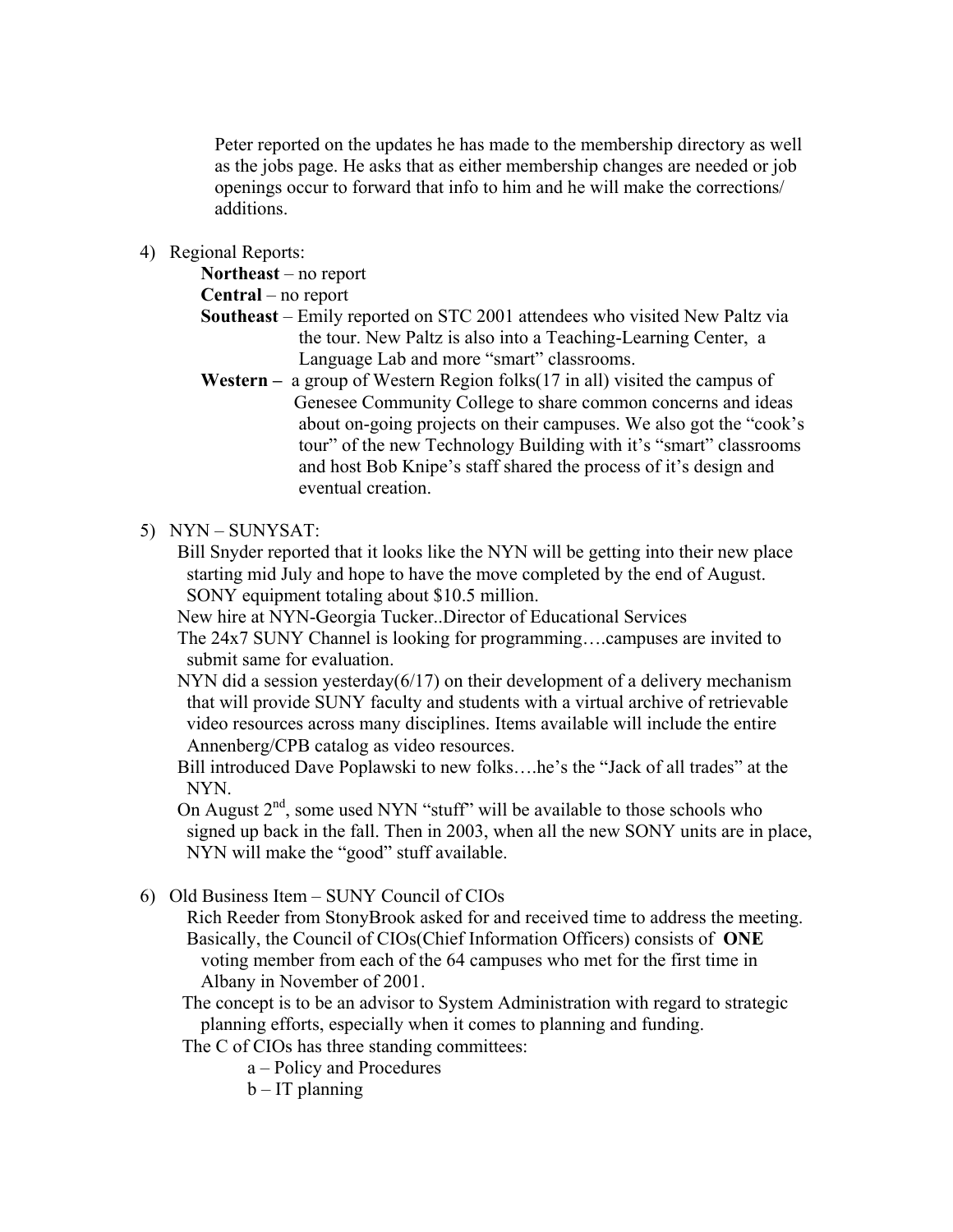c – Class and Compensation

 The Council would like to have formal ties with COA, EdTOA and TOA possibly in the form of their chair's serving as an ex officio member.

Advisory Council

 Every campus designated a "CIO" to serve on the Council of CIOs Thruway(I 90) fiber system/SUNY?

 After Rich's presentation Emily Trapp moved and it was seconded by Chris Sauciunic to have Jeff Donahue of Binghamton serve as a liaison to the Council of CIOs. Motion carried.

We will advise Dick Miller at System Administration of our action.

7) Special Presentation:

 EdTOA recognized our recent chair and out-going past chair, Larry Scott, for his special contributions, not only to EdTOA, but at his campus at SUNY Buffalo. Larry received a plaque "In Recognition for Outstanding Service to SUNY" as well as a gift certificate. Larry was unable to attend STC this year. Chris Sauciunic accepted the award/gift for Larry.

8) Election of Officers:

 (The business meeting broke for about 25 minutes to allow regions to meet and elect representatives.)

The following will serve as regional reps for 2002-2003:

 **Central –** *Hailey Dick (Cortland) Steve Marks (Upstate)*  **Northeast –** *Bob Racette (Hudson Valley) Garnet Barrigar (Potsdam)* **Southeast –** *Manny Bekier (Downstate) Rob Fornshell (FIT)*  **Western –** *John Birks (Erie)* 

 *John Pferrer (Buffalo)* 

- Bob Racette nominated *Paul Andruczyk(Buffalo State)* for Secretary/Treasurer. Seconded by Emily Trapp. Peggy Noll requested that the Secretary cast one vote to elect Paul Secretary/Treasurer. Done.
- Bob Racette nominated *Emily Trapp(New Paltz)* for Chair-Elect. Seconded by Seconded by Rob Fornshell. Peter Houghton requested the Secretary to cast one vote to elect Emily Chair-Elect. Done.

 The name of *Bill Meyers(Geneseo)* was placed in nomination by the Executive Committee for the position of Chair. The Secretary was ordered to cast one ballot for Bill Meyers. Done.

## 9) New Business:

 We thanked Peter Houghton for his ongoing efforts with our web page. Bill Meyers took a few minutes to say "hello" as new Chair. We also said thank you to out going chair, Dave Geasey. Brief discussions followed on the following: